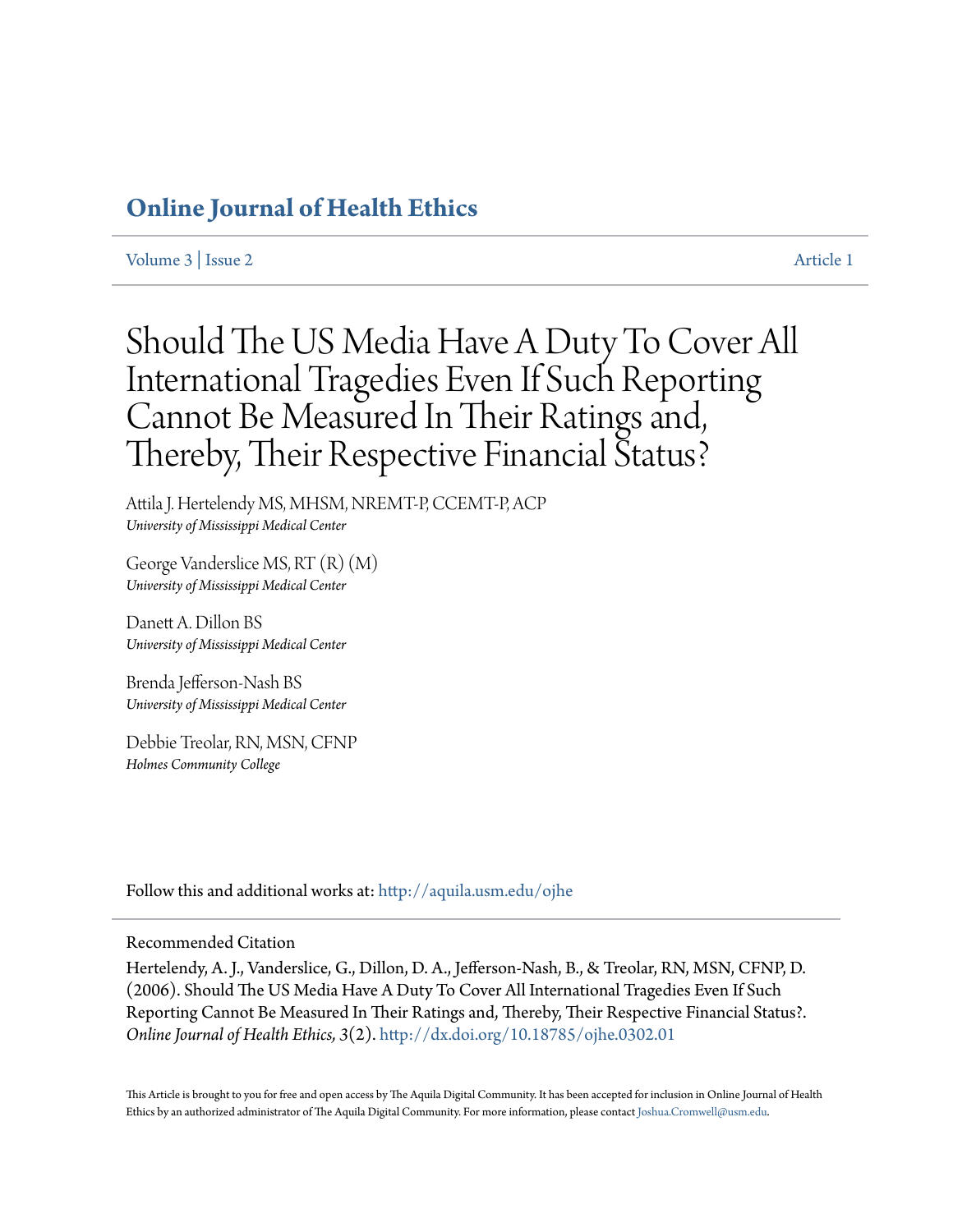# **Should The US Media Have A Duty To Cover All International Tragedies Even If Such Reporting Cannot Be Measured In Their Ratings and, Thereby, Their Respective Financial Status?**

#### **Attila J. Hertelendy, MS, MHSM, NREMT-P, CCEMT-P, ACP**

Instructor, Department of General Health Sciences University of Mississippi Medical Center

#### **George Vanderslice, MS, RT (R) (M)**

Instructor, Department of Radiology University of Mississippi Medical Center

#### **Danett A. Dillon, BS**

Graduate Student, School of Health Related Professions University of Mississippi Medical Center

#### **Brenda Jefferson-Nash**, **BS**

Graduate Student, School of Health Related Professions University of Mississippi Medical Center

#### **Debbie Treolar, RN, MSN, CFNP**

Instructor, Associate Degree Nursing Program Holmes Community College

#### **Abstract**

Hurricane Katrina was one of the most devastating natural disasters to occur in United States history. Within months, both the domestic and international news media has moved on to more lucrative stories that inspire higher ratings. The international media, has been criticized for failing to provide balanced and ethical coverage of international disasters, and has focused only on reporting those news items that can be measured in their ratings and has a positive impact on the financial bottom line.

#### **Keywords:**

Disasters, Hurricane Katrina, Non-Consequentialism, Impartiality, International Media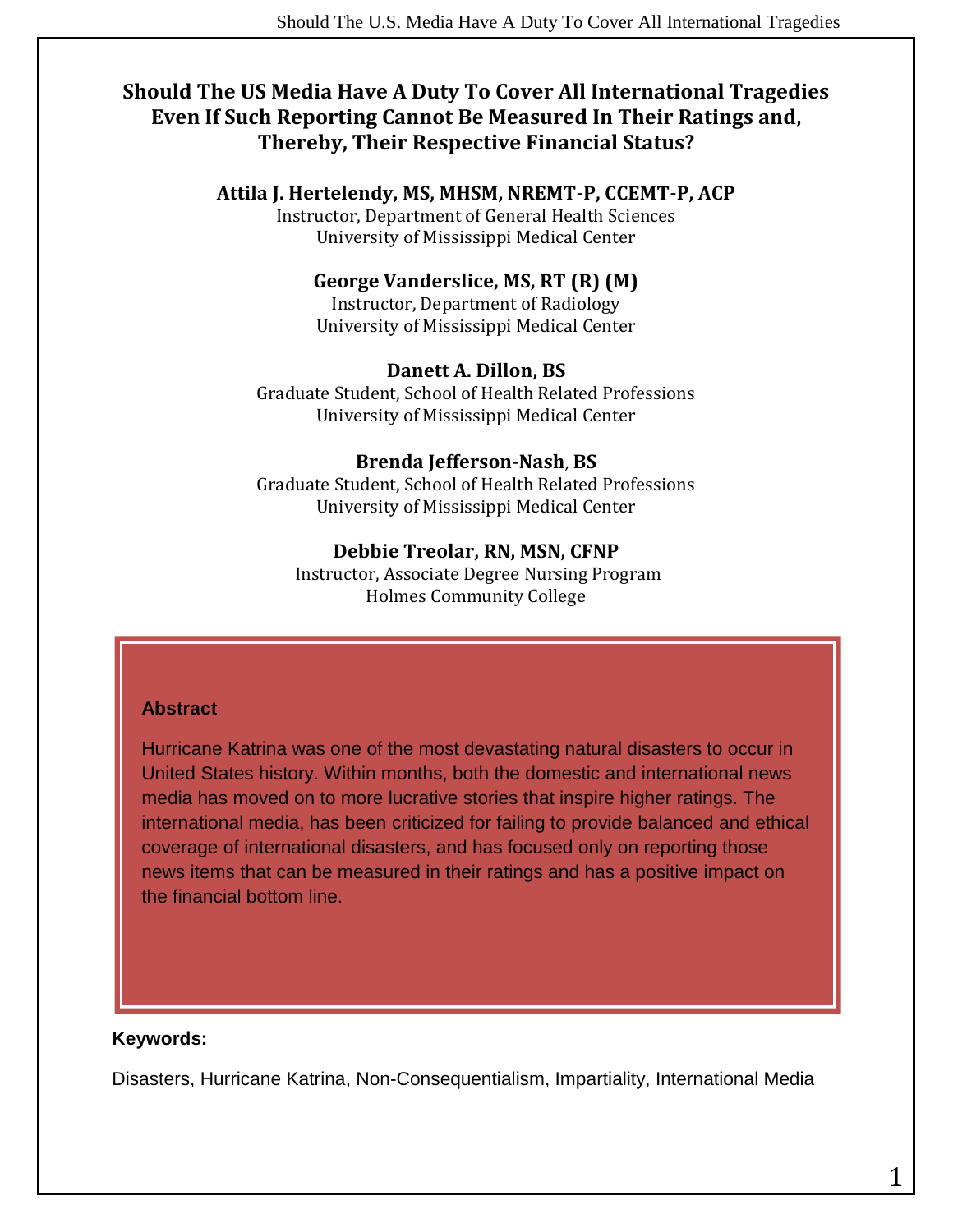## **Should The US Media Have A Duty To Cover All International Tragedies Even If Such Reporting Cannot Be Measured In Their Ratings and, Thereby, Their Respective Financial Status?**

#### **INTRODUCTION**

*"It has often been said that journalism's role is to afflict the comfortable and comfort the afflicted. Sadly, too many media owners (many of whom have great power) see the role of the media differently: they believe the role of the media is to comfort the comfortable and ignore the afflicted. In World Bank circles our immediate concern may be to find*  fault with the media of developing countries, but we also need to look at the growing *ailments of our media here in the United States."* Frank Vogl

Diverse media coverage is one of the most critical aspects of a functioning democracy, without it people will not be able to make well-informed decisions or be able to participate effectively in the democracy. The United States media has been accused of engaging in the mass production of social ignorance. This is well expressed in the title of Danny Schechter's **"***The More You Watch the Less You Know (1998)."* It has been proven through research time and time again that people's perceptions and beliefs are closely tied and in some ways formed and influenced by the mainstream media. It is therefore pertinent to address the issues within the media itself.

This paper will focus on whether or not the media has a duty to cover all international tragedies, even if such reporting cannot be measured in their ratings and potentially inhibits their respective financial status. It will also propose recommendations for solutions with application of ethical principle (WADEM 2002).

### **BACKGROUND AND SIGNIFICANCE**

Someone once said that a nation's perception of reality is reflected in its media's range of coverage. This would imply that nations which focus on local and only those issues which impact their society are actually seeing reality through a pinhole, while nations which focus both on local and foreign issues that do not have direct impact on their nations have a greater sense of "*true reality*."

By many outside nations the U.S. media has been known for its distortions, omissions, inaccuracy and bias when it comes to portraying other nations (Allison 1986). One journalist, Professor Greg Philo commented, "News reporters were effectively told not to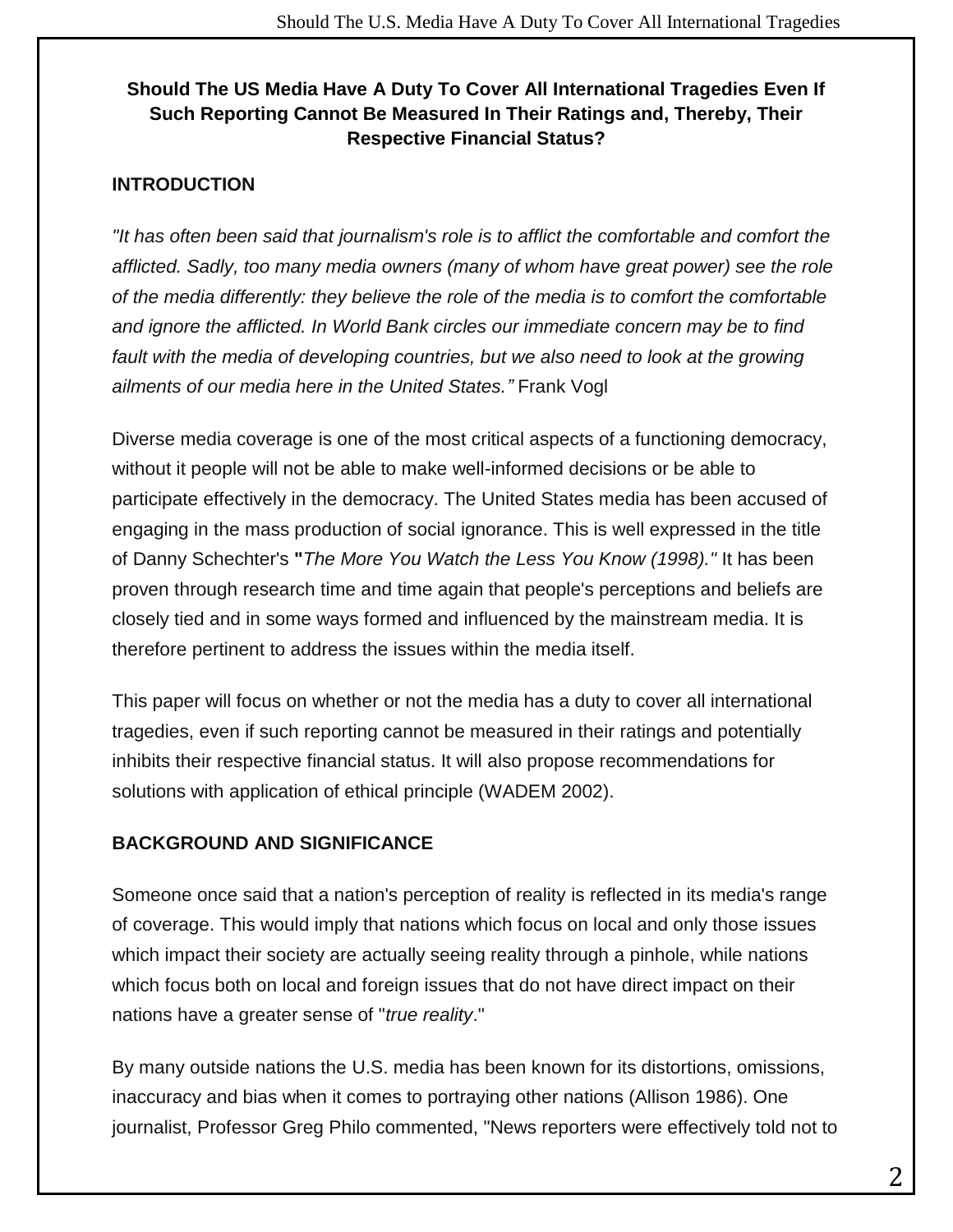focus on explanation, but to go for eye-catching events like fighting, shooting or riots. We have been stopped from doing 'explainers' now it's "all bang, bang stuff."

This idea of media distortion has slowly come to the forefront for those who call America home. However, because these biased views are delivered to the American citizen by the U.S. mainstream media, it has become difficult to obtain an open and objective view of many issues that involve the United States. In a democracy one of the key elements is the ability to maintain a free and impartial media, so that the functioning democracy can educate citizens with well-informed views and opinions. Yet this very task becomes impractical when the media becomes plagued with various prejudices and inaccuracies (Birkhead 1986).

News coverage of Australia is an important case study of the news selection, bias, or gatekeeping processes at work in U.S. network TV newscasts. The great distance from the U.S. and network budget cuts regarding foreign bureaus (Sanit 1992) work against routine coverage using the network's own resources. As with all international coverage on U.S. networks, stories must get past a "gatekeeper", (typically a producer or assignment editor); mindset that stories must have a strong visual element, universal appeal and/or an obvious U.S. connection to make it onto the newscast. Of course, one of the best ways to see the effect of gatekeeping is to note what happens in its absence, such as in a program like Cable News Network's *World Report*. CNN's unusual arrangement with international producers allows each contributor who submits one news package per month to make use of all transmitted programming for the entire month in his or her own domestic news programming. Occasionally producers of other CNN news programs use World Report packages within those programs. The CNN World Report Television Archive, partially funded by CNN, is maintained at Texas Tech University for academic research purposes.

Another important television news archive is the Vanderbilt Television News Archive and Index. It has taped and logged all U.S. network television evening newscasts (ABC, CBS, and NBC) since October 1968. Both have online indices. Thus, the CNN World Report can be combined with the Vanderbilt Index to examine news selection in very different news environments; and, indirectly, to see the effect of those environments on news selection.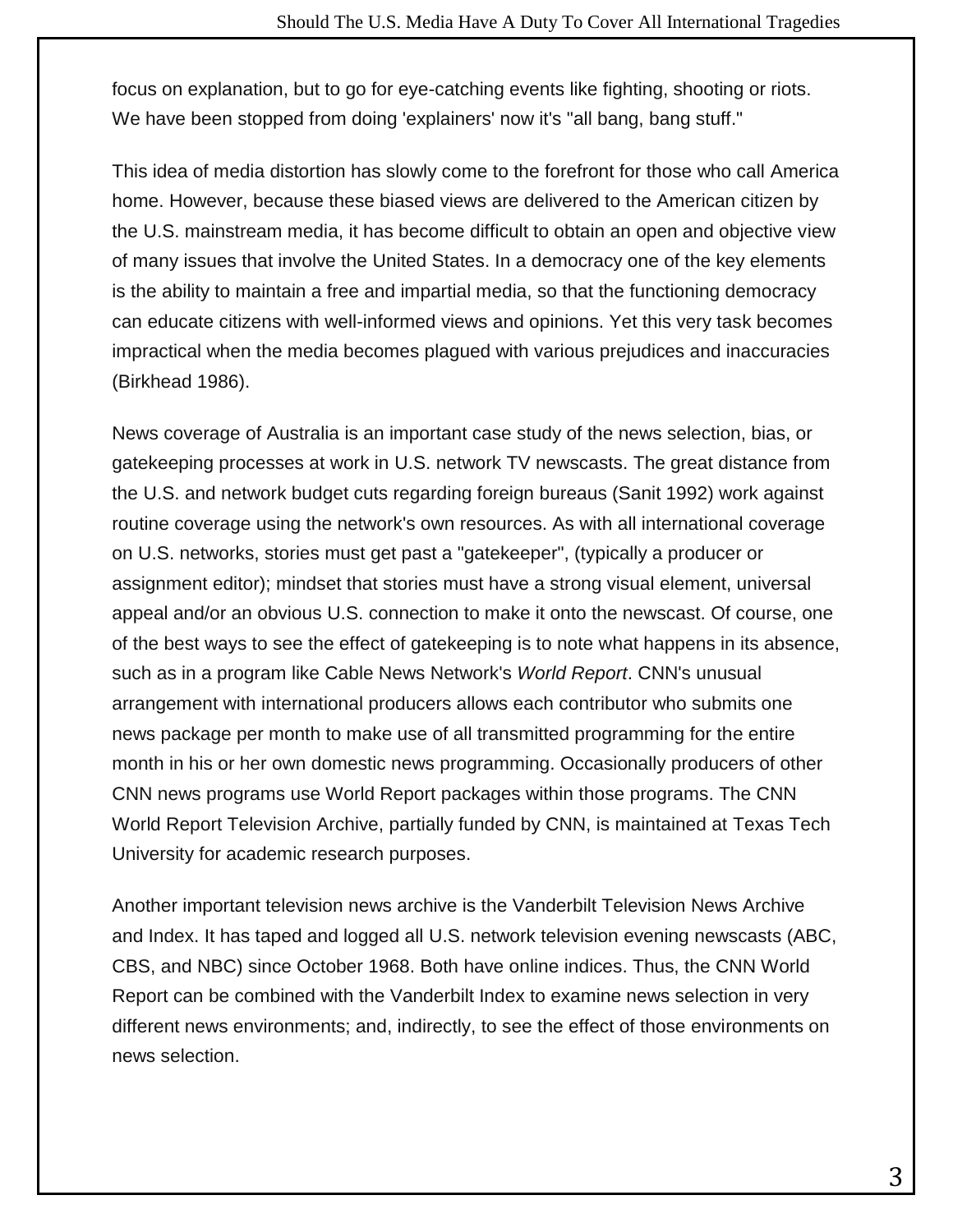#### **LITERATURE REVIEW**

The literature is extensive in describing ethical journalism but very little study has been made into the link between ethical media coverage of international tragedies and the corollary to financial gain (Eth 1992).

#### **ETHICAL JOURNALISM**

Journalism is a cutthroat business, the unsavory practicalities of which do not lend themselves to academic study. (Blackhurst 1997, p.23) Much of the mainstream media in search of high ratings portray graphic scenes of human suffering. Research has indicated that blood shown on television makes a difference in the perceived emotional impact of the story (Wilkinson 1995; Belsey 1992). Norris (2002) argues that ethics are questionable in disaster reporting, especially in developing countries which may be more psychologically affected by disasters than those in developed countries.

#### **GATEKEEPING**

Most news agencies are for profit companies. Based on a study by Harmon (1998), U.S. media outlet covering Australian news, it is reasonable to conclude that "gatekeepers" would not permit the coverage of international tragedies if the story does not impact positively on ratings. The term "gatekeeper" was used by David Manning White to describe the news selection processes of a wire editor at a newspaper. When White (1950) asked that editor to write on copy why he selected or rejected the stories, White got answers that mirrored traditional news principles: significant, controversial, unusual, and interesting to the audience. Harmon (1989) conducted a similar gatekeeping participant observation and content analysis study using Cincinnati television news producers. He found that traditional news principles made up roughly half the stated reasons, but that the remaining gatekeeper choices revolved around three questions: (1) Will this story interest all or most of my viewers? (2) Can this story be shown to my viewers? (3) How will this story fit with the rhythm, flow, and content of the rest of the newscast? Berkowitz (1990) extended Harmon's work, and found a significant amount of gatekeeping by assignment editors as well as producers. He also found in an Indianapolis case study and participant observation that news selection decisions were based on several considerations in addition to news values, such as ratings impact. News content seemed to be built from information that was easy to explain, that would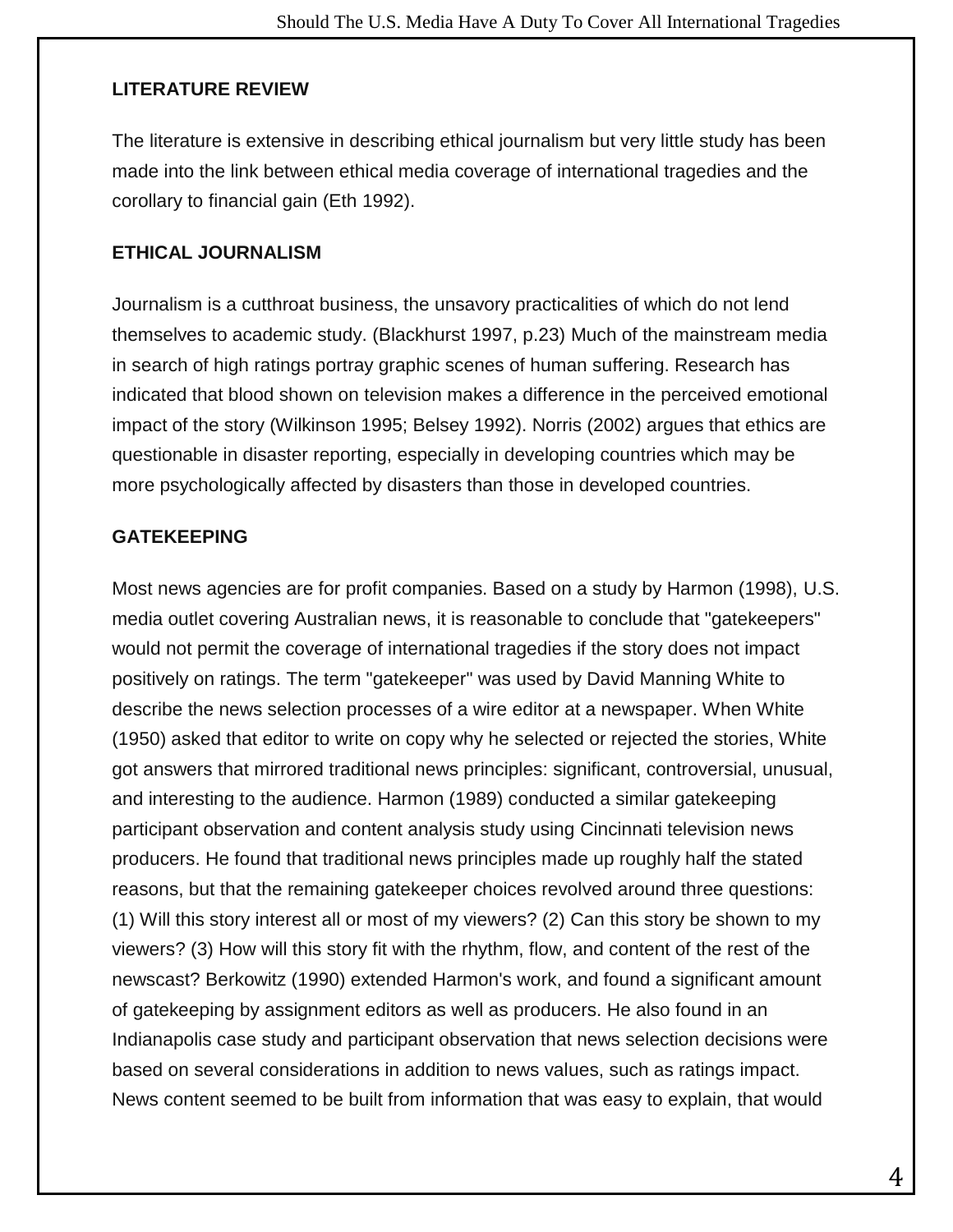provide a good audience draw and that could be assembled with efficiency of effort (p. 66).

Regarding U.S. network TV newscasts, the findings from this analysis neatly parallel the Breen (1996) and Larson (1982) observations. Australian stories rarely appear on U.S. network TV newscasts. Network crews infrequently venture to Australia to create reporter packages since there is no financial gain. Instead, news is gathered from wire services and the video of others. This leads to brief accounts of brush fires, sailing races, tennis matches, and amusing features frequently highlighting unusual animals.

The highly competitive gatekeeping process in U.S. network TV news means that all stories selected must interest all or most of the audience. Evaluation of literature based on Australian gatekeeping merits extrapolation when considered with international disaster reporting in countries far removed from mainstream America (Dilawari 1991).

### **DISCUSSION/ CRITIQUE OF DILEMMA**

The media has a duty to cover all international and national tragedies, even if such reporting cannot be measured financially or in their ratings. Only through thorough, comprehensive, and ongoing analysis based on quantitative and qualitative research can liberal bias in the media be documented. Some critical factors for the media to consider include: rational awareness; critical thought and compassion; decreased greed, hatred and ignorance.

Rational awareness is the conviction that mainstream newspapers and broadcasters should not provide a profoundly distorted picture of our world based on bias. The increasingly centralized, corporate nature of the media means that they act as a de facto propaganda system for corporate and other establishment interests. The costs incurred as a result of this propaganda, in terms of human suffering and environmental degradation are incalculable. We all have a tendency to believe what best suits our purpose and highly paid, highly privileged editors and journalists are no exception. But the inevitably corrupting effects of free market forces operating on and through media corporations seek profit in a society dominated by corporate power.

Critical thought and compassion is dependent upon the idea that journalists are generally guilty of self-censorship and conscious lying. It developed because of our frustration with the unwillingness or inability of the mainstream media to tell the truth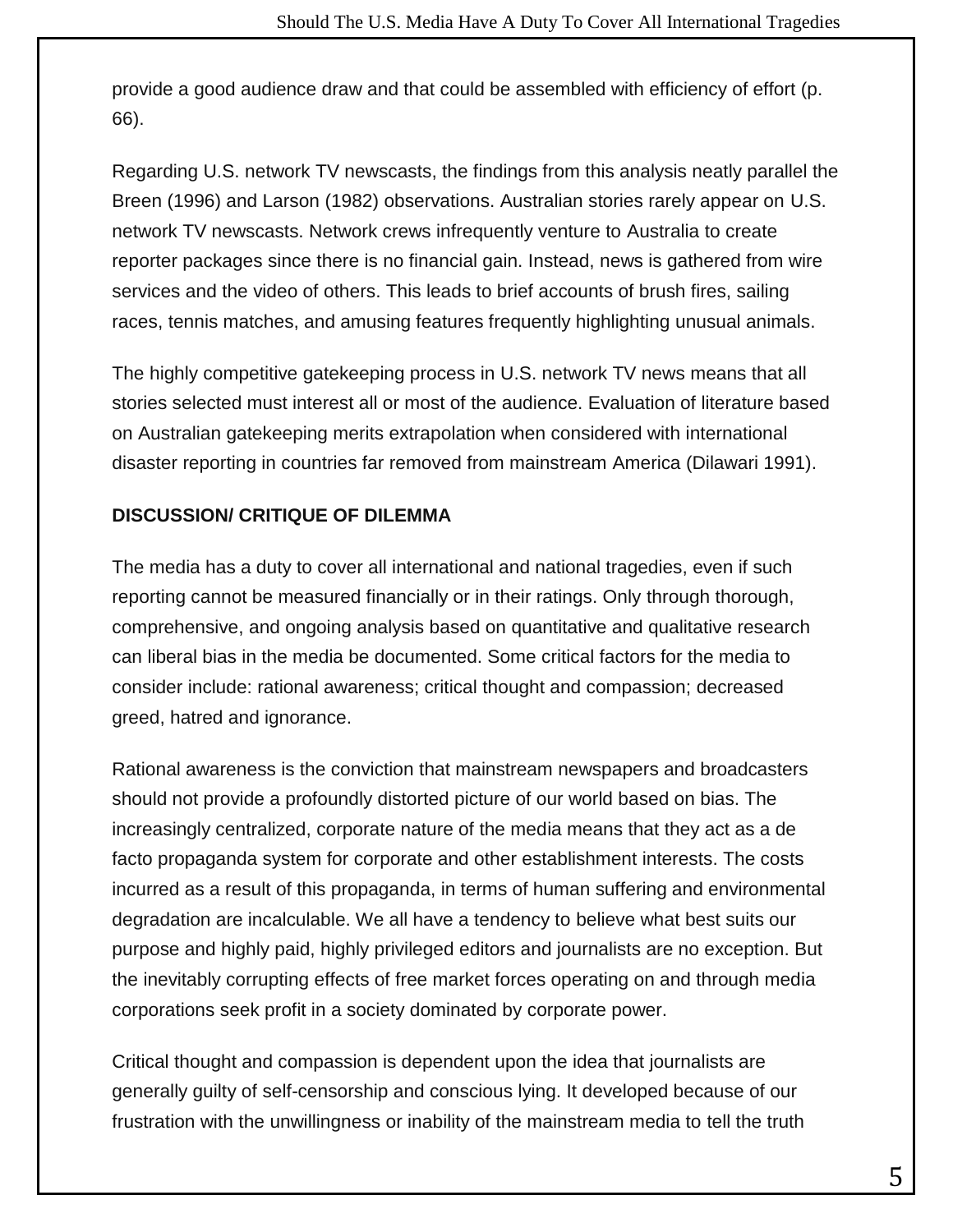about the real causes and extent of many of the problems facing us. Such issues include human rights abuse, poverty, pollution, etc.

A genuine tragedy is that society has for so long been forced to rely on the corporate media for "accurate" information. It seems clear to us that quite obvious conflicts of interest mean it is all but impossible for the media to provide this information. We did not expect the Soviet Communist Party's newspaper Pravda to tell the truth about the Communist Party, why should we expect the corporate press to tell the truth about corporate power?

The belief is that media "neutrality" is a deception that often serves to hide systematic pro-corporate bias. "Neutrality" most often involves "impartiality". Reporting dominant establishment views, while ignoring all non-establishment views, in reality is not possible for journalists. Therefore neutrality cannot be maintained. Regardless of whether we do or do not overtly give our personal opinion, that opinion is always reflected in the facts we chooses to highlight or ignore. Seeking to correct corporate distortions as honestly as possible is a concern that affects "objectivity".

Decreased greed, hatred and ignorance are predicated upon the fact that much suffering is ingrained in the unlimited insatiability of corporate profit-maximizing. The world should be engaged to do whatever possible to reduce human suffering and to resist the forces that seek to lessen human well-being. And we do rely on the media for accurate reporting of this information. Passively observing human misery without attempting to intervene constitutes "neutrality" and this could be deemed more important than doing all in our power to help others. There are appalling crimes against humanity that remain unreported, especially on the international level, and the media has a duty to report them (Belsey 1992; Norris 2002).

### **RECOMMENDATION/ ETHICAL THEORY**

*"We live in a dirty and dangerous world. There are some things the general public does not need to know about and shouldn't. I believe democracy flourishes when the government can take legitimate steps to keep secrets and when the press can decide whether to print what it knows."* Katherine Graham

This statement made by the Washington Post owner is in complete opposition to what a democratic society should encompass. Democracy is defined as a philosophy which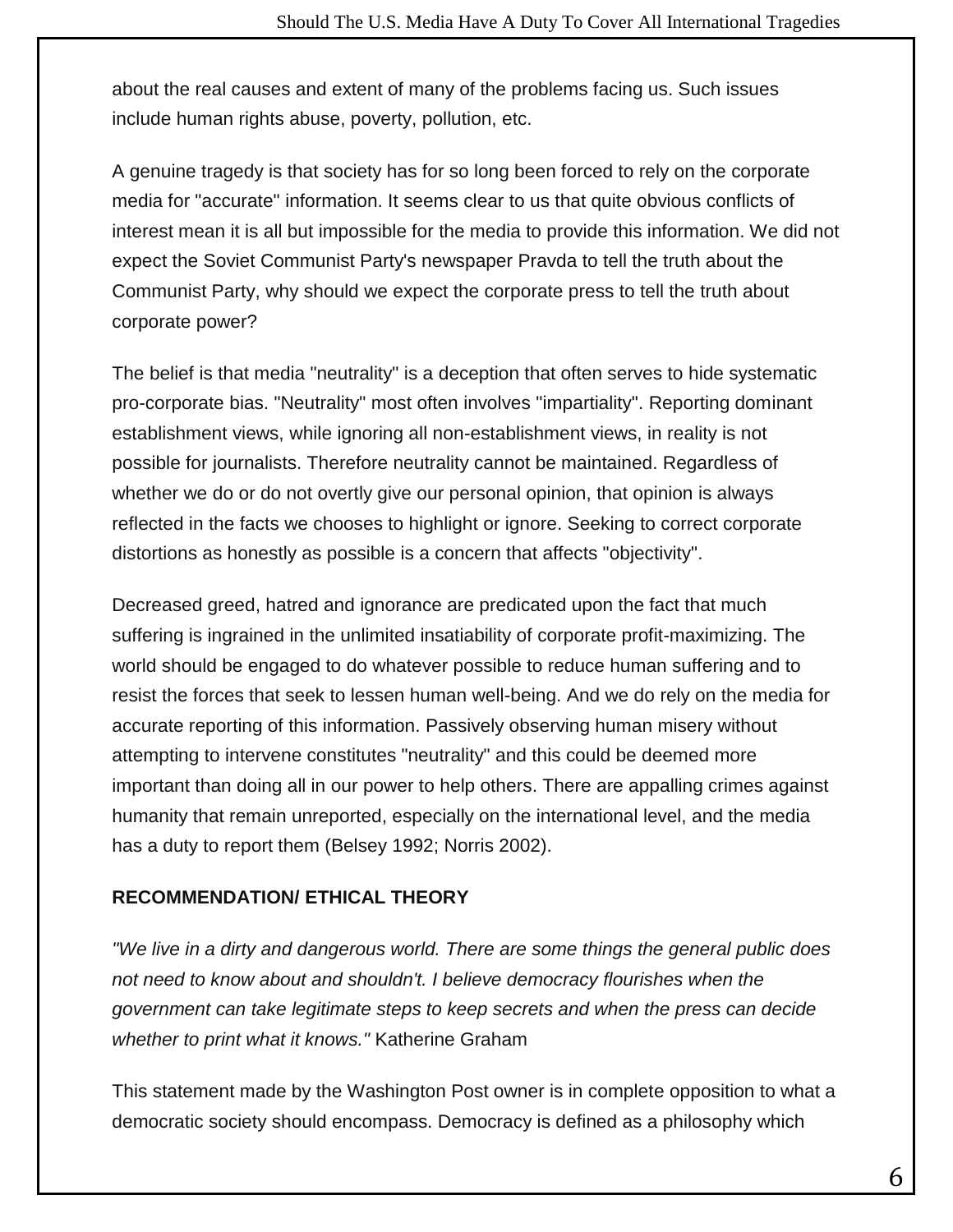insists on the right and the capacity of people, acting either directly or through representatives, to control their institutions for their own purposes. Such a philosophy places a high degree of value on the equality of individuals and would free people as far as possible from restraints not self-imposed. It insists that necessary restraints be imposed only by the consent of the majority and that they conform to the principle of equality. Since, the U.S. considers itself such a society, how could it uphold such a statement by doing nothing about the media's manipulation of local and international issues? As a democracy, we are supposed to be a nation which prides itself on morality and equality.

It would seem because of this, the United States would take on the view of

Non-consequentialism, which, also places high values on equality and morality. In doing so, it would be mandatory that the U.S. media inform its citizens with accurate, unbiased information regarding local and international affairs, not only because it is the moral thing to do, but because of its moral obligation to other nations to portray true and untainted issues which do not demean their nations' integrity without warrant.

The most elementary parts of our U.S. democracy, freedom of speech, of press, and of human rights must not be violated by our manipulative media. However, since the media is controlled by corporate executives, who are more concerned with financial advancement rather than real, unbiased reporting of international news, they are in fact restricting the journalist's freedom of speech and thus also violating the viewer's freedom to be educated accurately by the press. These elementary violations of the constitution must not continue to dominate our society if we are to remain a democracy. A nation which violates its most fundamental principles is a nation that does not portray strength.

The First amendment says, "Congress shall make no law respecting an establishment of religion, or prohibiting the free exercise thereof; or abridging the freedom of speech, or of the press; or the right of the people to peaceably assemble, and to petition the government for a redress of grievances," our nation at the very least must uphold these fundamental principles of its government (Hodges 1998).

Since journalists have an immense power of influence, perhaps the change should start with them. Journalists can organize groups which speak out about their restrictions in writing the "plain truth." They can find organizations and write publications which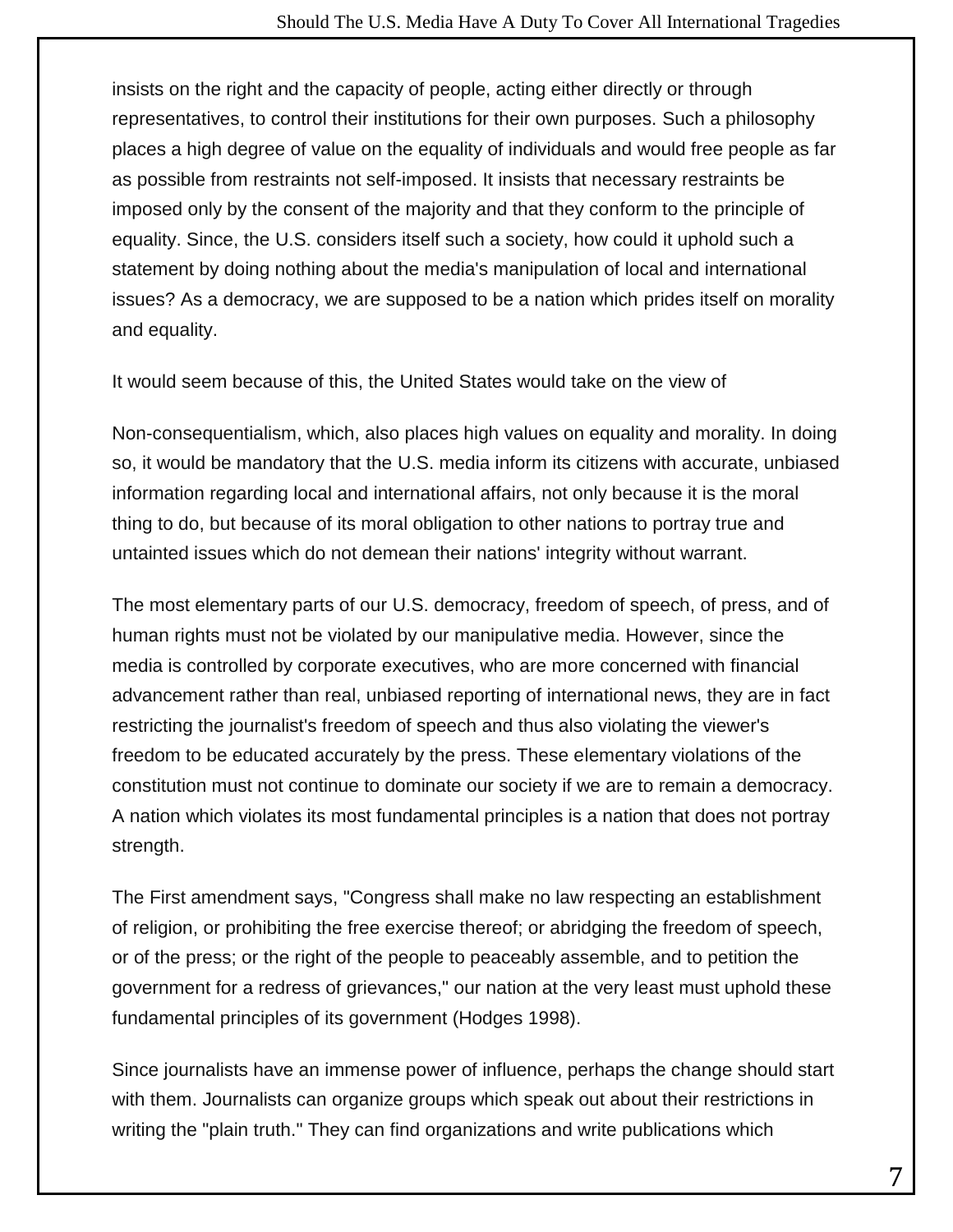educate Americans on the "how and why" certain news topics receive so much more publicity and attention than others (Hodges 1998). They can forewarn citizens that the truth is not always accurately portrayed in the news, which so many relies on for developing political views and opinions. I also challenge journalists to invent a language or writing that lacks the ability to influence people with writing style when it comes to news. News should be written in a different type of English than editorials which often slant news to a particular view. Very strict rules should be placed on the use of all parts of speech, especially adjectives, which tend to lead to a positive or negative tone. This "news writing" should be particularly dry and contain virtually no expression from the author, giving Americans the chance to be able to form their own views and opinions without influence or interference from the media. We as citizens need to help support journalists by joining them in rallies of freedom of speech and by demanding that the truth on political and international issues be portrayed.

### **CONCLUSION**

The press like any other profession has ethical and unethical representatives. In a review of literature addressing the duty of the media in reporting about international tragedies, controversy abounds. Increasingly reporters are pressured to find sensational stories and to avoid casting news that might displease advertisers or financial backers (Davis 1995). Reporting accurately and fairly requires a delicate balance. Decisions not just on what needs to be reported but also how it is going to be reported is crucial. There is a sense of duty to the public to report international tragedies, but there is the moral code that governs the possible exploitation of innocent victims (Eth 1992; Wilkinson 1995). Reporters should be held accountable for the protection and safety of all victims of tragedy. In a free press society, the balancing of public interest and privacy is always a difficult one (Blum, 1993).

In a world in which globalization continues to increase, the media has an enormous role in increasing public awareness. It possesses the ability to spread critical and important information to areas which in the past were not open to receiving diverse views. It also has the great potential to contribute to the democratic process and influence other countries and regimes which are not democratic. However, if the mainstream media continues to view other countries in such a demeaning way in which it uses its ability to push ideas and cultures of its more dominant interest, the media's power will surely diminish and only function as a narrow viewed filter for the citizens of its own nation. If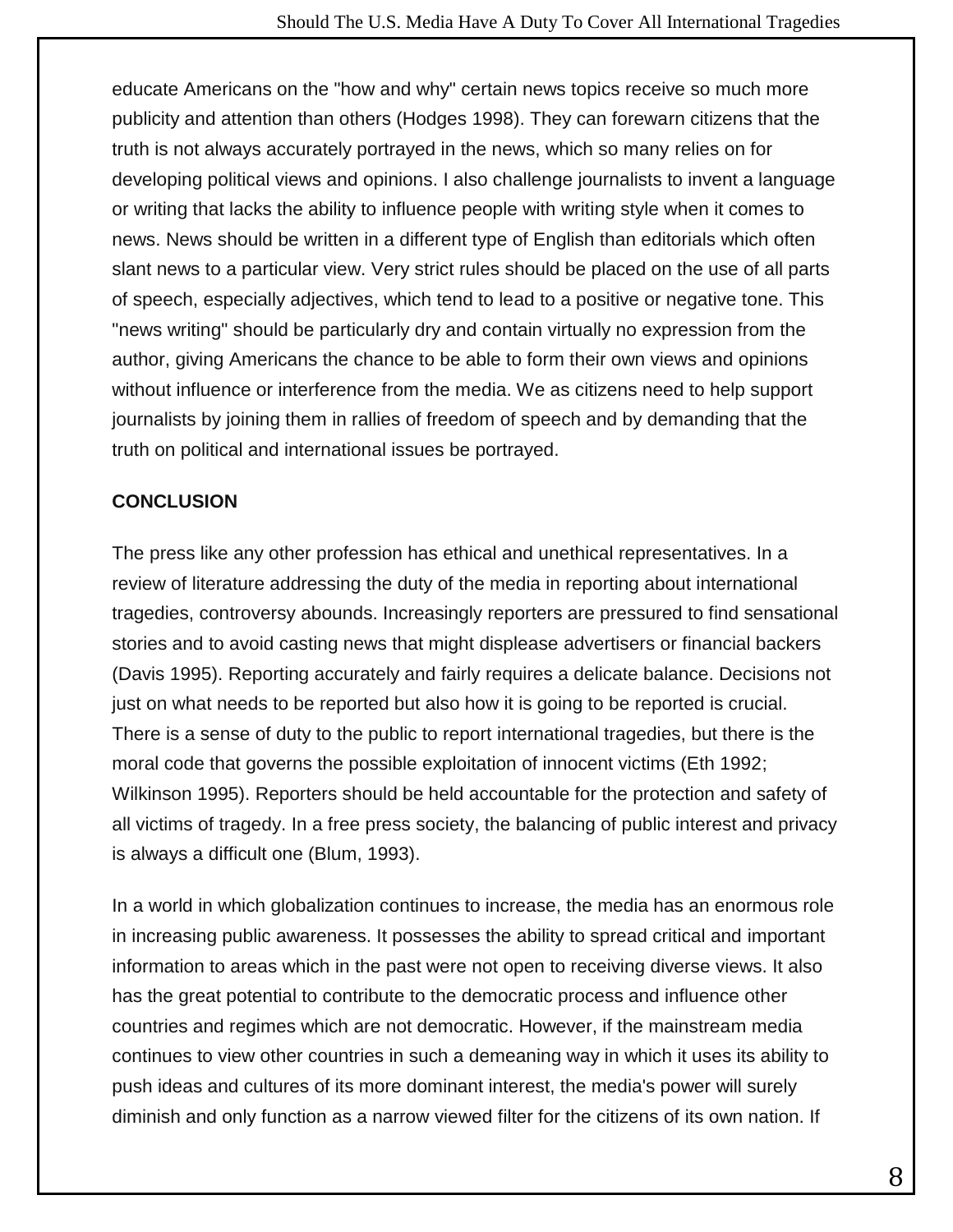international news continues to decline at this time of world globalization, American journalists will face threats of censorship, beatings and even death for reporting issues that may be controversial due to the lack of objective reporting that is influenced and to a great degree controlled by corporate institutions which place emphasis on their financial advancement. Former journalist, Frank Vogl, summed up the impact the media will have on our nation in the following statement, "We have more TV channels than ever before, but they do little to bring us the fair, objective, tough reporting that we need to strengthen our society."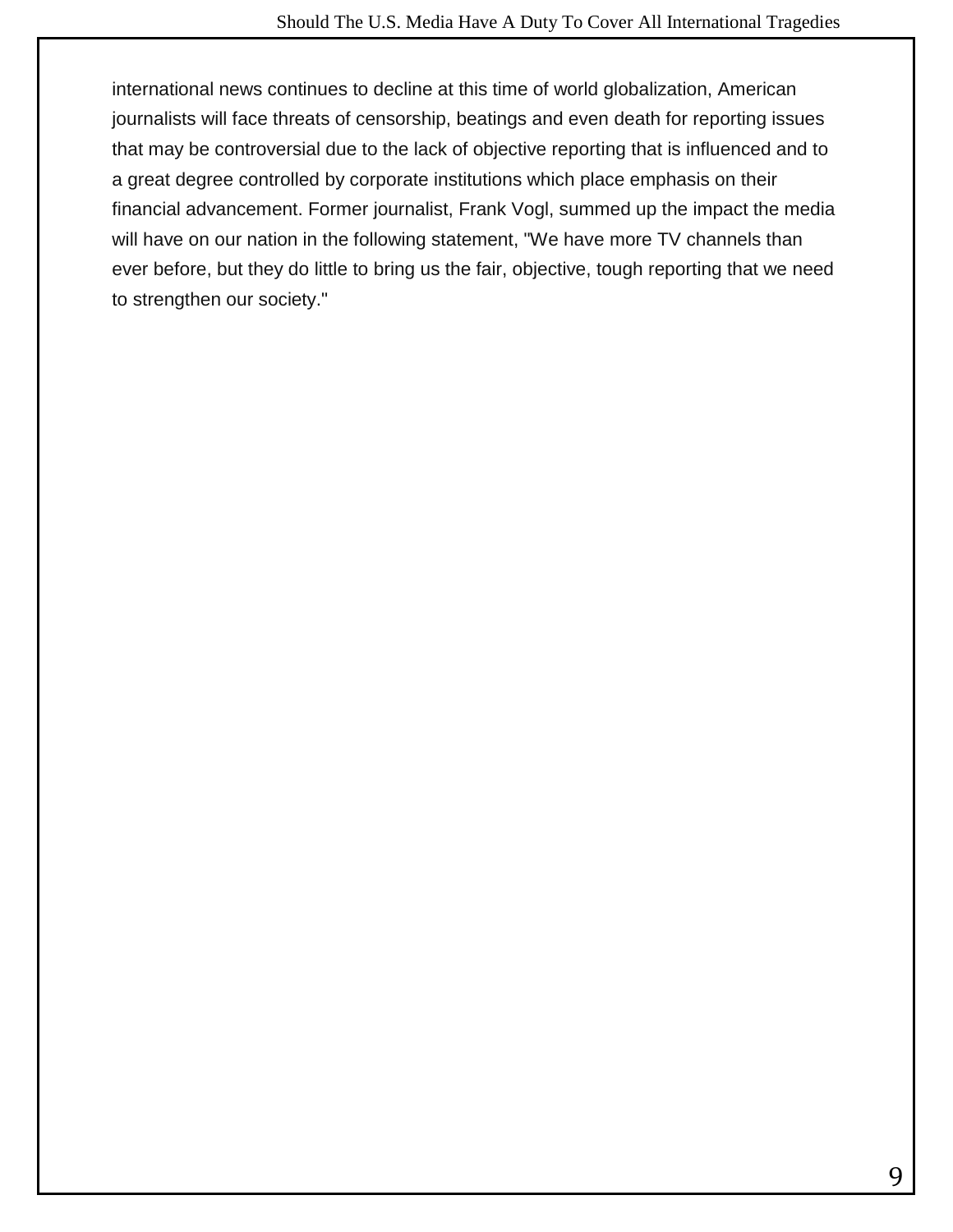#### **AUTHORS' CONTACT INFORMATION**

#### **Attila J. Hertelendy, MS, MHSM, NREMT-P, CCEMT-P, ACP**

**Instructor** Department of General Health Sciences, School of Health Related Professions, University of Mississippi Medical Center Jackson, Mississippi

#### **George Vanderslice, MS, RT (R) (M)**

Instructor, Department of Radiology University of Mississippi Medical Center Jackson, Mississippi

#### **Danett A. Dillon, BS**

Medical Technologist, St. Dominic's Hospital Graduate Student, University of Mississippi Medical Center Jackson, Mississippi

#### **Brenda Nash - Jefferson, BS**

Graduate Student, School of Health Related Professions University of Mississippi Medical Center Jackson, Mississippi

#### **Debbie Treolar, RN, MSN, CFNP**

Instructor, Associate Degree Nursing Program Holmes Community College Ridgeland, Mississippi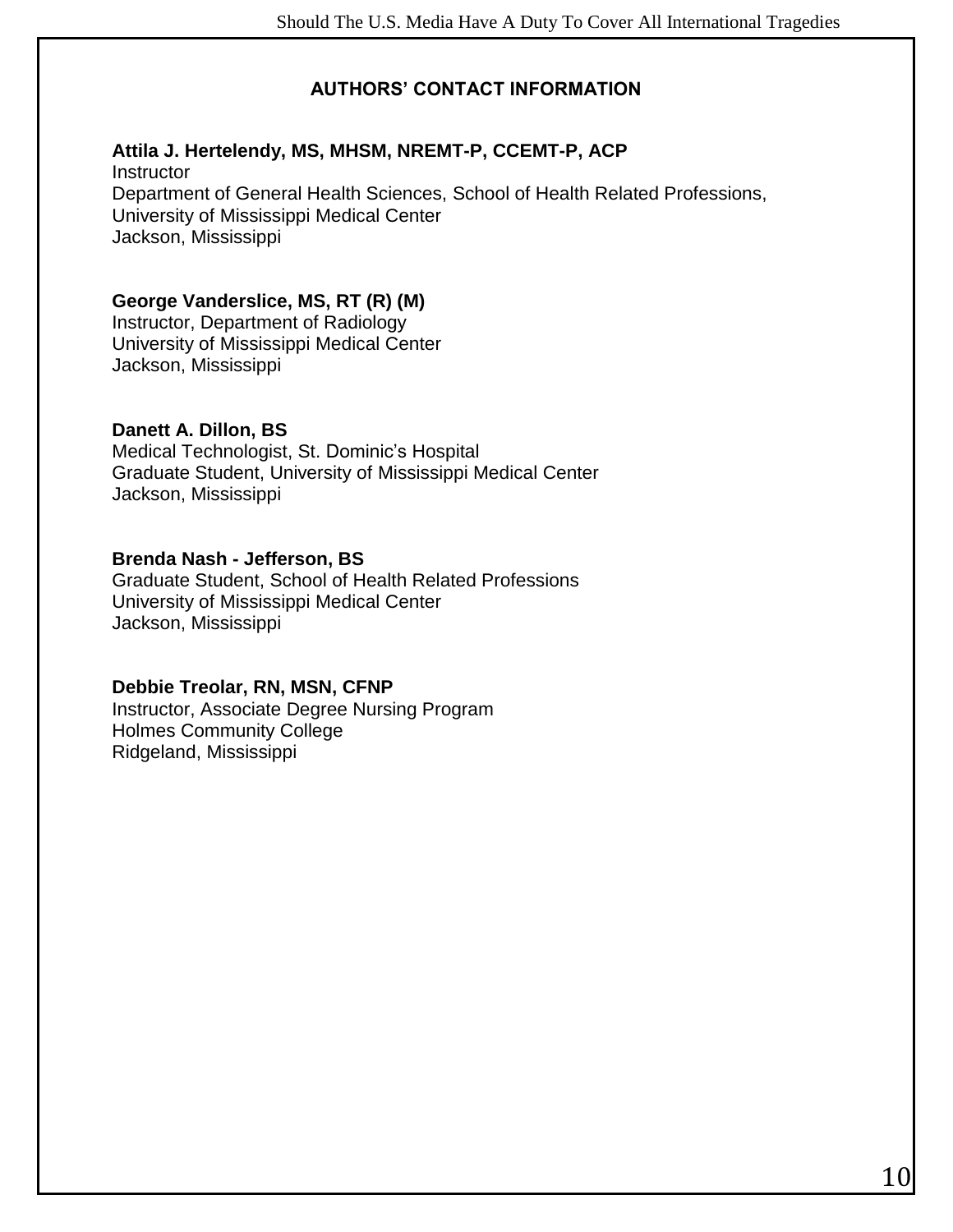#### **References**

- Allison, M. (1986) A literature review of approaches to the professionalism of journalists. Journal of Mass Media Ethics 1(2), Spring/Summer: 5-19
- Belsey, A. and Chadwick, R. (eds.) (1992) Ethical issues in journalism and the media. London: Routledge.
- Berkowitz, Dan (1990), "Refining the gatekeeping metaphor for local television news", Journal of Broadcasting and Electronic Media, 34: 55-68.
- Birkhead, D. (1986). News media ethics and the management of professionals. Journal of Mass Media Ethics, 1(2), 37-46

Blackhurst, C. (1997) First, ask the right question. The Independent.

- Blum, D. (1993). Science and Media," Ethics, Values, and the Promise of Science. Forum Proceedings, Sigma XI, Feb. 25 - 6, pp225 - 227.
- Boesch, D. Releasing data before it's a soup can put scientists in hot water. Bay Journal, Baltimore, MD. Dec. pp. 20 - 21.
- Breen, Myles (1996), "The image of Australia in U.S. television news, 1986-1995", Australian Studies in Journalism, 5: 43-60.
- Davis, M. (1995). Science: After such knowledge, what responsibility? Professional Ethics, 4: 49 - 74.
- Dilawari, Sudesh Rani, Robert Stewart & Don Flournoy (1991), "Development news on CNN World Report," Gazette, 47: 121-137.
- Eth, S. (1992) Ethical challenges in the treatment of traumatized Refugees. Journal of Traumatic Stres. January, 5, 1.
- Harmon, Mark D. (1989), "Mr. Gates Goes electronic: the what and why questions in local TV news", Journalism Quarterly, 66: 857-863.
- Hodges, L. W. (1998). Journalistic accountability and the First Amendment to the Constitution of the United States. Professional Ethics, 6 (3, 4).
- Larson, James F. (1982), "International affairs coverage on U.S. evening network news, 1972-1979," in W. Adams (Ed), Television's Coverage of International Affairs, Norwood, NJ: Ablex
- Norris, F.H. (2002). 60 000 disaster victims speak: part I. An empirical review of the empirical literature. , 1981-2001. Psychiatry, 65 (3):207-39.
- Sanit, Tal (1992), "The new unreality, when TV reporters don't report", Columbia Journalism Review, 31(3) (May/June 1992): 17-18.